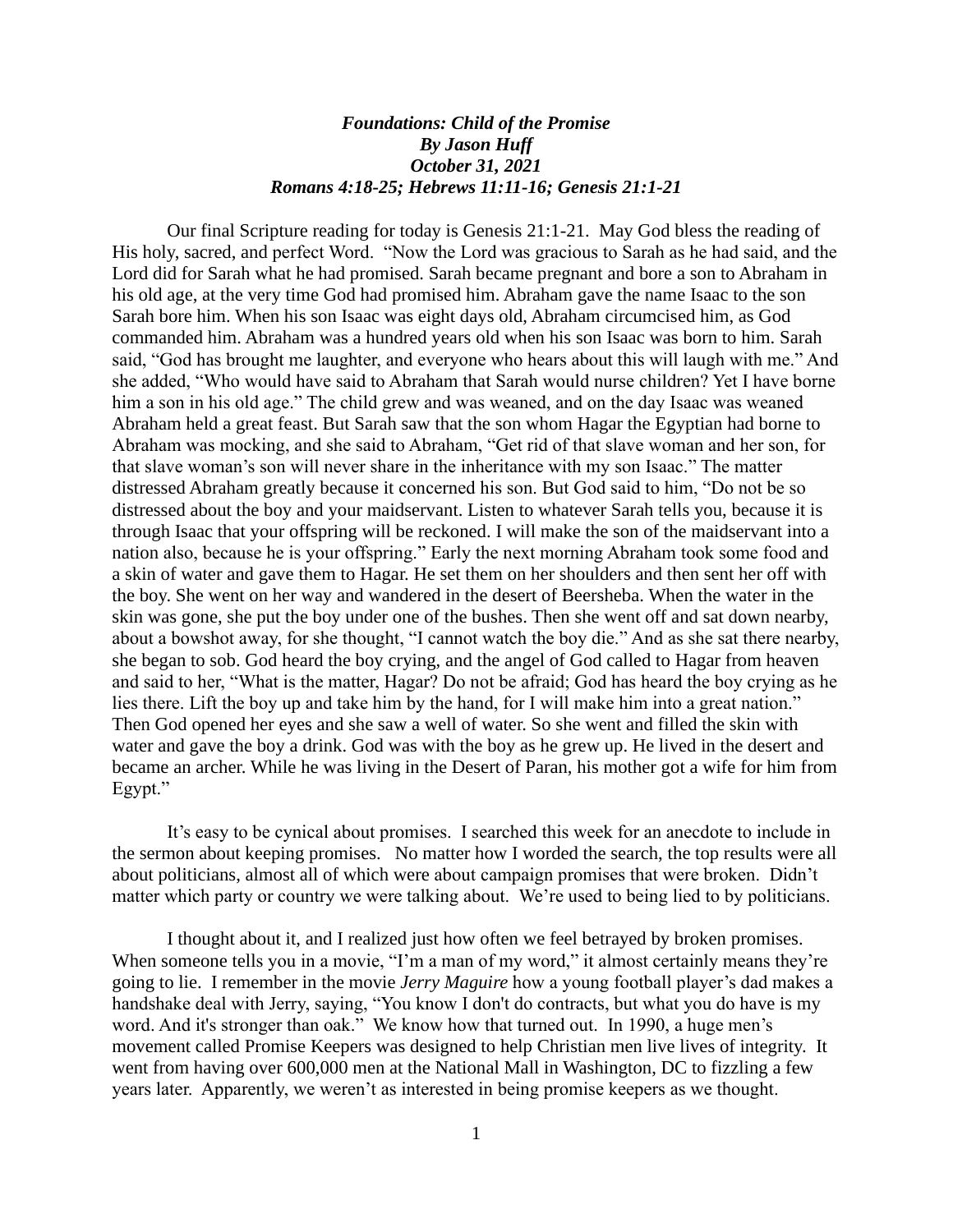That's why today's passage is so very important to us. In the last few months, as we've walked through the story of Abraham, we've heard God make promises to Abraham. In fact, God gave Abraham all sorts of specific details of how He would make Abraham's people into a nation after their captivity in Egypt, and how this people would come from a son he would have with his wife Sarah – not through Abraham and Sarah's practical but foolish plan to give Abraham an heir through her maidservant Hagar.

God made Abraham very wealthy through his travels, and he became a well-known tribal leader throughout the land of Canaan. But for twenty-five years, the promise of an heir for Abraham through Sarah was just that – a promise. And because of their ages, it seemed a truly impossible promise to keep. Yet, in today's passage, the impossible happens. The promise is fulfilled.

Let's take a look at the opening phrase of this passage: "Now the Lord was gracious to Sarah as he had said, and the Lord did for Sarah what he had promised." The way this is worded, we're meant to pay attention to it. In English, when we want to emphasize something in writing, we might put it in bold type or add an exclamation point to a sentence. In Hebrew, you can tell there's an emphasis when the same thing is said twice in slightly different language. Many weeks I use a benediction that says, "The Lord look upon you and be gracious unto you; the Lord lift up the light of His countenance upon you and give you His peace." It's the same thing, essentially, with just some minor differences.

Same thing here. We're supposed to be paying the most attention to the fact that God kept His promise to Sarah. We get lots of details about what happened that show Sarah's joy. Isaac's name is very similar to the word "laughter" in Hebrew, and Sarah uses it as a play on words to show her wonderful laughter at finally having a child. We know that the child was circumcised as God had commanded, and there was a great feast to celebrate. All those give us the sense of just how overjoyed they were that Isaac had arrived.

But the great emphasis is on God's promise and on the miracle God had provided. The concept of promise is raised three times, and so is the fact that Abraham was  $old - 100$  years old, in fact. That's the core truth, and here's how it applies to us: *we trust in Jesus' promise to save us in the here and now and in the future because we have seen God's miraculous promises kept in the past*. The repetition here is not for show. The details of the birth and Sarah's comments are beautiful, but first and forefront in our minds should be the fact that God kept His Word over a span of twenty-five years, doing something that even modern medicine four thousand years later cannot duplicate.

This is the reason why we must be faithful readers of not just the New Testament but the Old Testament. The Old Testament lays all the background for us. The Old Testament is where we see God making and keeping His promises over and over again. It's in the Old Testament where God faithfully makes a way for Abraham's people to come out of Egypt wealthy and then become the nation of Israel. It's the Old Testament where we see the promise of a Savior who is coming to rescue God's people. It's the Old Testament where we see that the Messiah will be from the line of David, where we get countless other details about the Prince of Peace who will release us from the captivity of sin, which Jesus utterly fulfills.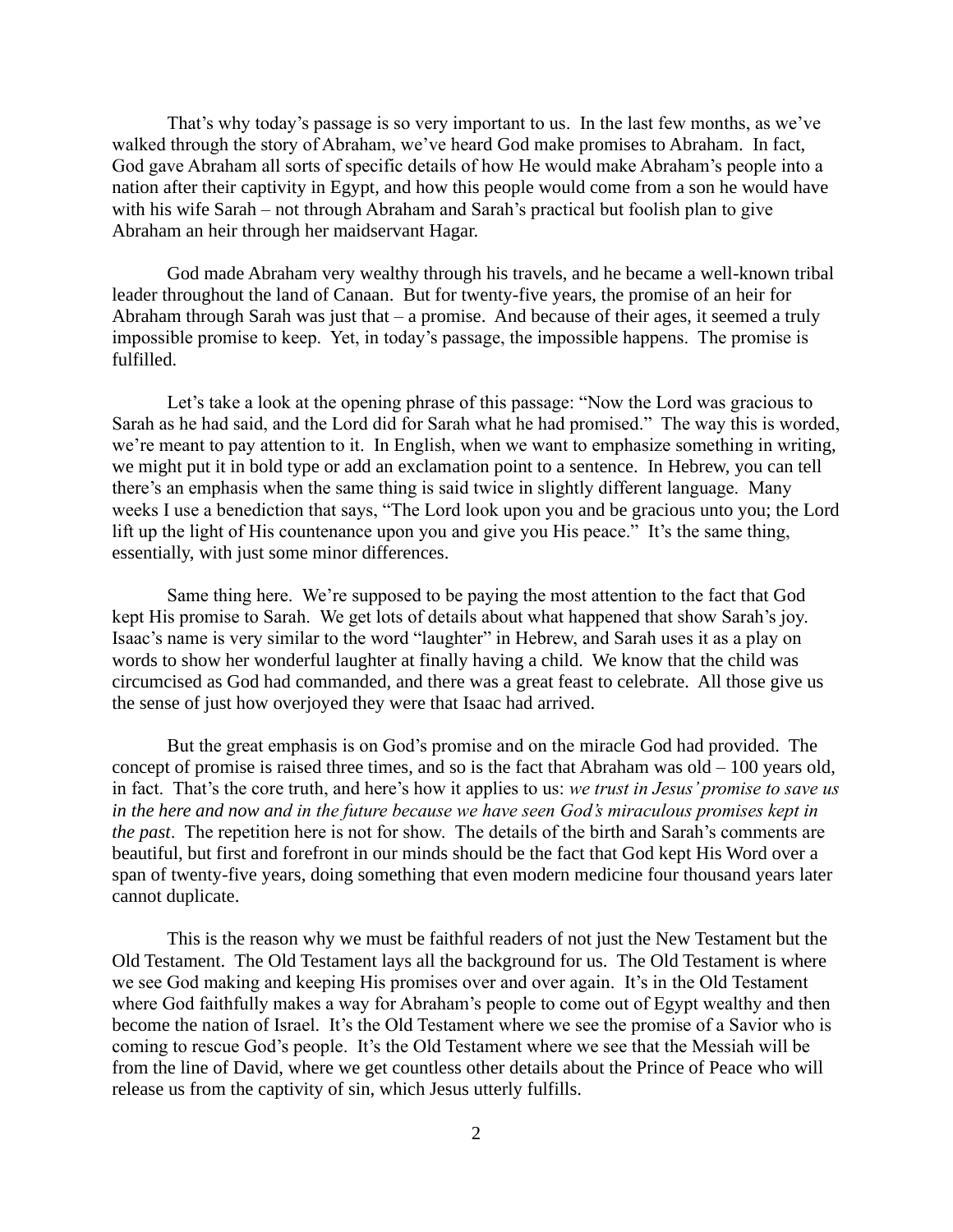I believe because of the promises God has already kept. Because what we often don't say but we should acknowledge is that the work of Christ is done, but the promises that will come true because of Christ's work haven't all occurred yet. The resurrection of the dead and the life everlasting are truths we believe and trust in, we confess them in the creeds of the church, because we believe and trust in Jesus, but those things haven't come about yet in their fullness. Until we die or Jesus comes again, we have promises.

And like our Scriptures from the New Testament tell us, the people of God have lived and died trusting in the promises, often times seeing their fulfillment far off and rejoicing that they would one day come true. This isn't a spoiler, but Abraham will die having one heir and having seen his two grandsons reach the age of 15. That's it. Abraham never sees a people greater than the sands on the seashore or stars in the sky. But Abraham knows those things will happen because God kept His promise to give him a son through Sarah, even though it was impossible and he would later be described as "as good as dead."

Our faith in Jesus is not misplaced. We believe based on a striking amount of logical evidence spread out over two thousand years, a huge cloud of witnesses, and an untold number of encounters and proofs. But all of that goes back to Abraham and the proof here that God can and will do the impossible to keep His promise and to bless His people.

If someone says to you, "I don't believe in man-made religion," I can honestly tell them, "I don't either." I don't believe in human philosophies of goodness or in a system of karma. I believe in God who preserved His story through Scripture, who revealed Himself to so many different people throughout the ages, who keeps His promises over and over again. I believe in Jesus because He is the logical and literal fulfillment of promises made by the promise-keeping Father. I believe we who believe have have the Holy Spirit because Jesus promised the Spirit was coming to us.

I believe in life after death and the resurrection of the saints and eternity spent with God in the new heaven and the new earth because you can trust someone's patterns. Liars lie. Cheaters cheat. A faithful and perfect God faithfully and perfectly fulfills His promises. And so when I see Isaac, I don't just see a little baby miraculously born to a couple that by our standards should be long dead. I see the start of a long, long line of promises being kept. Do I believe in Jesus because of Isaac? In part, yes. Because God has proven trustworthy.

Science is good as far as it goes. I do trust that God has blessed us enough to have some scientific solutions to a few of life's problems. But science can't make up its mind. Scientists can't decide exactly how old the dinosaurs were, when life actually began looking like is does now on the planet. Scientists keep changing their minds on what foods we should eat – in the almost fifty years I've been alive, I've been told a lot of different things about what I should have on my plate. Famously, theologian R.C. Sproul had conversations with astronomer and astrophysicist Carl Sagan and asked him, "What happened before the big bang?" And Carl Sagan answered, "I don't want to go there." As author Lee Strobel has said, I don't have enough faith to be an atheist! I have faith in the God who has proven Himself over and over again in real time, in real history, to real people with problems and sins who look a lot like me.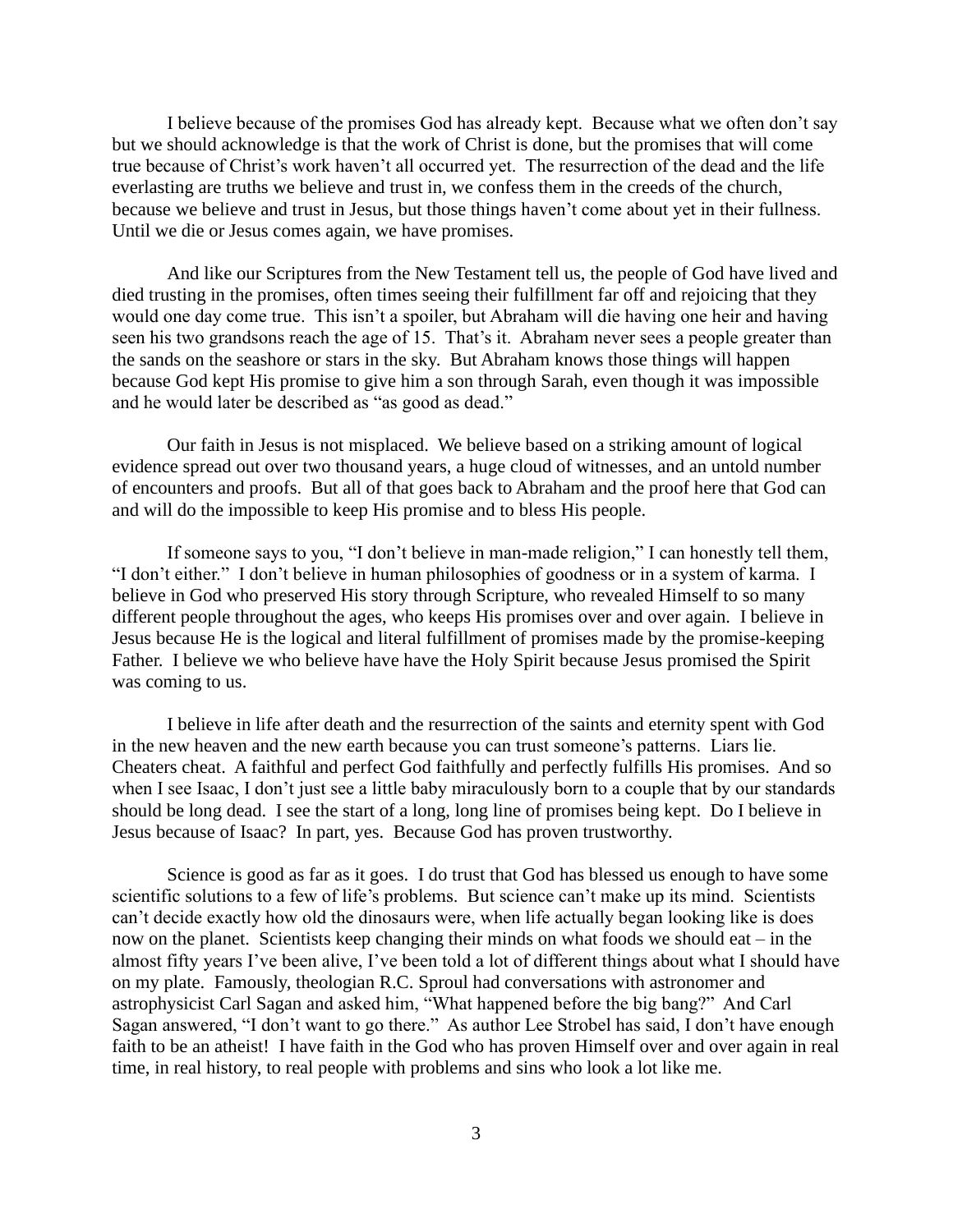Speaking of people with problems and sins like mine, let's look now at the second half of this passage. If the first half is joyful celebration at the birth of the child of promise, the second half is disturbing and easily misunderstood. But digging into it might make us rethink what's going on here.

When Isaac was weaned, Abraham throws a great feast. This is when Sarah sees Ishmael mocking Isaac. This spells trouble. What the text doesn't stop to remind us is that there is a fourteen year age difference between Ishmael and Isaac. It's hard to say in an ancient culture when exactly Isaac was weaned, but the best guess is, Ishmael is now 16 or 17.

And he is not a shrinking violet. Back near his birth, in Genesis 16, the angel of the LORD said, "He will be a wild donkey of a man; his hand will be against everyone and everyone's hand against him, and he will live in hostility towards all his brothers." This is not a childhood taunt from the kindergarten bully who will shrink back at the first sign of pushback. This is a dangerous young man with a vicious streak who sees the potential of his firstborn status being threatened, living in an ancient culture before the rule of law. As long as Ishmael is in the picture and seen as an heir of Abraham, Isaac is in danger. From the earliest days of Cain and Abel, fratricide was a very real possibility.

We might ask how Sarah, who has been shown great mercy by God in the gift of Isaac, could be so merciless to Hagar and Ishmael. It's a fair question. But let us also remember back to Genesis 16. The first time Hagar was exiled, it was because once she got pregnant, she despised her mistress. For the better part of twenty years, Sarah waited while Hagar and Abraham doted on Ishmael, a boy who was difficult to handle in the best of times, who is now openly reviling his brother. This is not just about a bad decision that created a twenty year rivalry or wounded pride and hurt feelings. This is about a threat that could pull Abraham's entire community, his entire life, apart. Sarah may seem heartless, but she sees the danger, and she knows the truth that was promised to her – Isaac is the child of the promise, not Ishmael. So she goes to Abraham and tells Abraham what he himself can't or won't see – Ishmael and Hagar need to be exiled so that there is no threat to Isaac, the rightful heir that God promised.

Abraham is distressed about this, like he has been over Ishmael in the past. We feel for Abraham; he loves his son and wants to be a good father. He wishes it would not come to this. But God speaks to Abraham and tells him to do what Sarah says, because Isaac is the child through whom all the promises will be kept. And even though it was not part of the original promise, God will still make a nation out of Ishmael, because he is Abraham's child. God will watch over Ishmael in spite of the way he has disrespected his father by disrespecting his son Isaac. So, reluctantly, Abraham provides provisions for them and sends them on their way.

You might remember from the sermon a couple of weeks back, we talked about how insanity is doing the same thing multiple times and expecting different results. Well, guess what? Hagar does the same thing she did before, only this time, she has a teenager in tow. I do not understand why with a limited amount of water you would decide a desert is your best bet, and yet that's where she lands, the desert just south of Beersheba, twice. And unfortunately, her many years with Abraham have taught her little. It was in this desert that she was told Ishmael would be made into a nation. They're dying and she's heartbroken, yet she doesn't turn to God.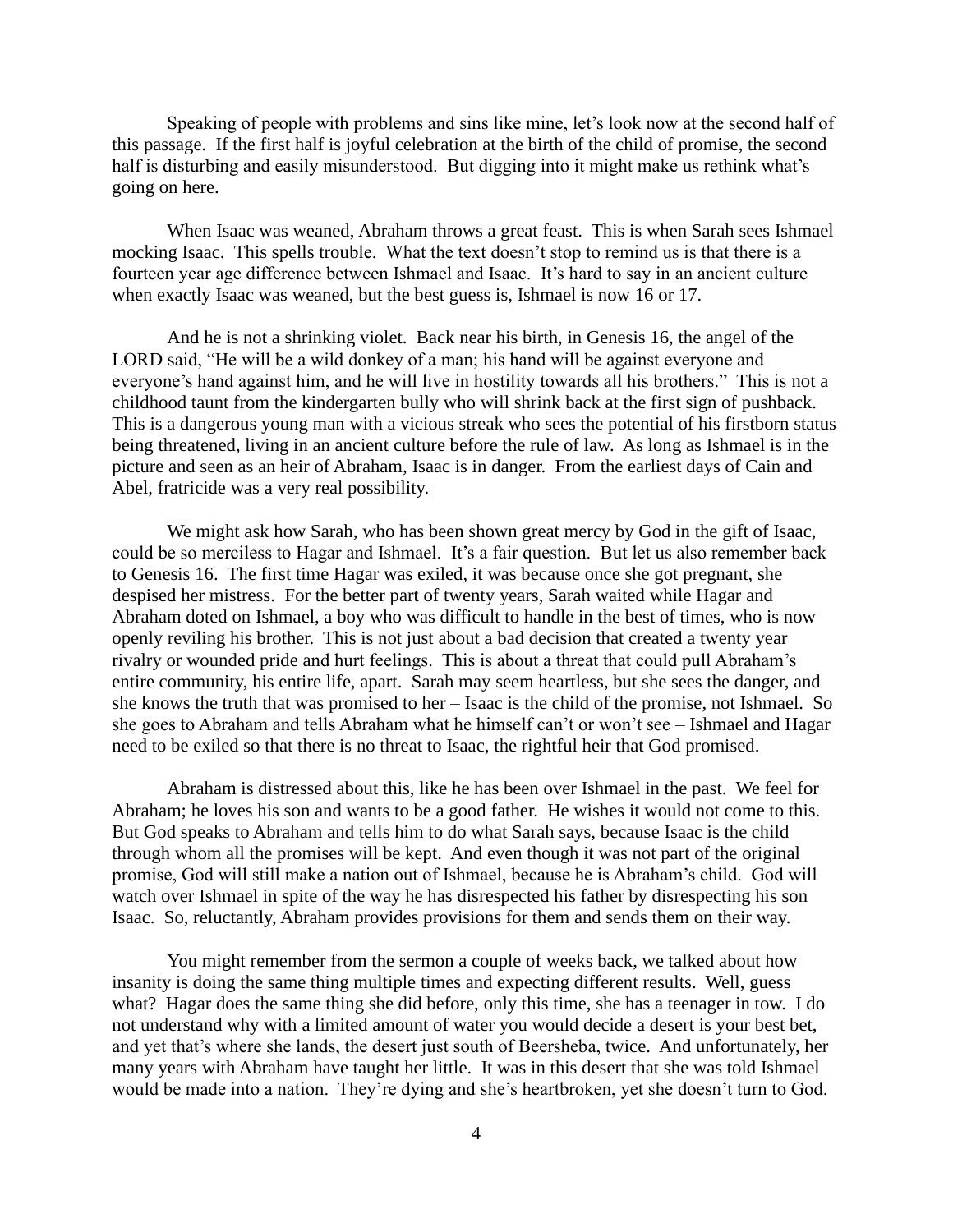Yet God is faithful to her. The angel of the LORD speaks to her and reiterates the promises made to her. God points her to water. And by the end of the passage, while we'll not see Hagar or Ishmael again in the story, we know that God has watched out for them, that he will indeed have a family and, by the grace of God, will have a people himself.

There are so many discussions we could have around this, far too many for the time we have remaining this morning. So I'm just going to think about it from this perspective: *do not underestimate what God will do for His people who love Him*. What is so striking here is that Hagar and Ishmael don't seem to have any particular regard for God that God would honor them. By his description, Ishmael sounds like a man of violence. Ishmael is not the child of the promise. Yet because of their relationship to Abraham, the man of faith, they are spared twice. They are blessed. Ishmael, by some accounts, would become the father of the Arabic peoples, so we're not talking some small tribe but an enormous people group. All of this God did because of His lovingkindness and faithfulness to Abraham.

Most of the time, we are clueless what our prayers bring about. We pray for healing and the doctors go to work and when we're better, we assume the doctors did things right. We pray for a job for someone and they get a job and we think, "Well, good for them, they got that job." Or we pray for someone and they *don't* get it and we think, "God, couldn't you please answer me?" We pray for Tonia and Gracie each week, and Tonia has aged out of the program; we haven't heard from Gracie because of the limited contact available in Peru due to the pandemic being so overwhelmingly bad there. We don't know any results of those prayers. We pray for our missionaries and we really rarely know any specifics of what might be going on.

And yet, because of this story, we know that God does things for His people we don't know about or even ask for. God kept Lot safe, Hagar safe, Ishmael safe, all because of Abraham. We may not know when God has acted in grace to someone else because of us; we rarely know it when God has been graceful to *us* because of *someone else* and *their* prayers! But it happens all the time. God shows incredible loyalty to His people and works whether or not we're looking for Him to show up. I am convinced that while there are many heartaches and tragedies and troubles in this life, I believe many steer clear of us because God is watching out for the faithful. And when those trials do come, God allows them for the ultimate strengthening of His people and our faith.

So the next time you wonder to yourself, "Is it really worth my time to pray?," set it aside and just pray. You don't know what to pray for – no problem, because God knows. You're not worthy to pray? Abraham had a child by his wife's maidservant with her approval, then threw his wife under the bus to save his own skin – twice! And yet despite his sins, he trusted God and God protected him and those he loved. God will hear your prayers when you come to Him in humble faith. Why would God listen to you, protect you and yours, care for you and yours? God has a habit of picking out nobodies throughout history with little to recommend them and choosing them as His people. *Do not underestimate what God will do for His people who love Him.*